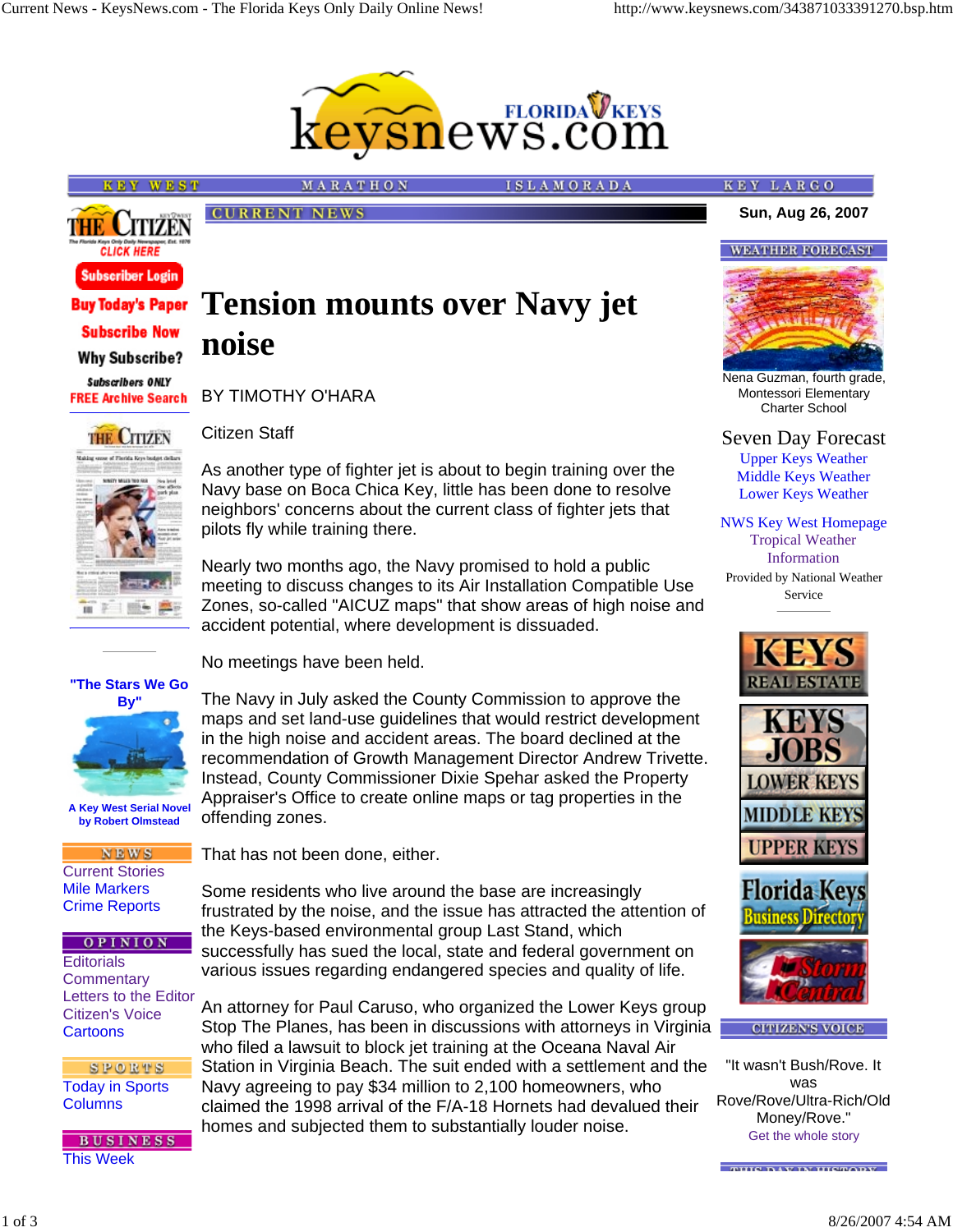| тив тат в нь год<br><b>Business Briefs</b><br>Key West attorney Bob Goldman, who represents Caruso's group,<br><b>Bottom Line</b><br>has "not ruled out filing a lawsuit," he said.<br>1906 The state senator<br><b>Columns</b><br>for the 24th District was<br><b>Real Estate Net</b><br>The issue also has raised concerns about fairness and<br>W. Hunt Harris. The state<br>socioeconomic discrimination, as jets fly over mobile-home park<br>representative from<br><b>KEYS LIFE</b><br>and blue-collar neighborhoods on Stock Island, but no longer over<br>Get the whole story<br><b>Lifestyles</b><br>tony properties in Key Haven. The Navy contends the maps were<br><b>Homes</b><br><b>WEBCAMS IN PARADISE</b><br>changed to more accurately reflect where pilots actually fly -<br><b>Kudos</b><br>having been instructed for decades not to fly over more residential<br><b>Columns</b><br>It doesn't get any better<br>areas, like Key Haven.<br>Announcement<br>than this<br><b>Guidelines</b><br>Watch the sunset from<br>The Property Appraiser's technicians have discussed online maps<br>Mallory Square or enjoy a<br>THE ARTS<br>and tagging properties, but are awaiting more information from<br>virtual Margarita at<br><b>Features</b><br>Navy officials, Computer Department Supervisor Rob Shaw said<br>Sloppy Joe's.<br><b>Columns</b><br>Friday. If the Navy and county maps line up, the project could take<br><b>Check out our Keys Web</b><br><b>Theater Reviews</b><br>a week to complete, Shaw said. If they don't, the process could<br>Cams.<br>take a month.<br><b>PHOTO GALLERY</b><br><b>SEARCH OUR ARCHIVES</b><br><b>View Photos</b><br>Retired Navy pilot and Key Largo resident John Hammerstrom last<br>week issued a report that is critical of the Navy's handling of the<br>Search our archives for |  |
|-----------------------------------------------------------------------------------------------------------------------------------------------------------------------------------------------------------------------------------------------------------------------------------------------------------------------------------------------------------------------------------------------------------------------------------------------------------------------------------------------------------------------------------------------------------------------------------------------------------------------------------------------------------------------------------------------------------------------------------------------------------------------------------------------------------------------------------------------------------------------------------------------------------------------------------------------------------------------------------------------------------------------------------------------------------------------------------------------------------------------------------------------------------------------------------------------------------------------------------------------------------------------------------------------------------------------------------------------------------------------------------------------------------------------------------------------------------------------------------------------------------------------------------------------------------------------------------------------------------------------------------------------------------------------------------------------------------------------------------------------------------------------------------------------------------------------------------------------------|--|
|                                                                                                                                                                                                                                                                                                                                                                                                                                                                                                                                                                                                                                                                                                                                                                                                                                                                                                                                                                                                                                                                                                                                                                                                                                                                                                                                                                                                                                                                                                                                                                                                                                                                                                                                                                                                                                                     |  |
|                                                                                                                                                                                                                                                                                                                                                                                                                                                                                                                                                                                                                                                                                                                                                                                                                                                                                                                                                                                                                                                                                                                                                                                                                                                                                                                                                                                                                                                                                                                                                                                                                                                                                                                                                                                                                                                     |  |
| <b>COLUMNS</b><br>past stories using<br>map changes and questions whether the Navy fulfilled all of its<br><b>Business</b><br>keywords, publication<br>environmental impact requirements before making the changes. Of<br>Commentary<br>date, or author.<br>the 1,000-page report about the $F/A-18$ Super Hornets — an<br>Entertainment<br>upgrade that arrived in Key West in 2004 - and their impact on<br><b>Keys Life</b><br>Food<br>neighborhoods along the East Coast, "Key West was not<br><b>Sports</b><br>evaluated," Hammerstrom wrote.                                                                                                                                                                                                                                                                                                                                                                                                                                                                                                                                                                                                                                                                                                                                                                                                                                                                                                                                                                                                                                                                                                                                                                                                                                                                                                  |  |
| <b>OBITUARIES</b><br>The report calls for better dialogue between the Navy, county and<br><b>Death Notices</b><br>area residents, and asks the Navy to "appoint a well qualified<br>AICUZ officer and launch a sincere community outreach program<br><b>CLASSIFIEDS</b><br>(expressly not a public relations campaign) to address the very real<br><b>KEYS LODGING</b><br><b>View Classifieds</b><br>concerns of their host," the report reads.<br><b>Submit Classified</b>                                                                                                                                                                                                                                                                                                                                                                                                                                                                                                                                                                                                                                                                                                                                                                                                                                                                                                                                                                                                                                                                                                                                                                                                                                                                                                                                                                         |  |
| From 5-star<br>Ad<br>"The Navy has not yet done their part to inform the public of the<br>resorts to<br>increased noise and what can be done about it," Hammerstrom<br>scenic camp<br><u>COMMUNITY</u><br>said. "Anecdotal evidence indicates that the noise is spilling over<br>ground, you'll<br><b>Local Links</b><br>find it all in<br>the published noise zones. Many folks who bought outside of the<br><b>Around the Keys</b><br>our guide to<br>AICUZ are now effectively inside it. The county and the Navy have<br>lodging<br><b>GOVERNMENT</b><br>a terrific, but short-lived opportunity to seek common ground and<br>Local, State &<br>defuse this issue."<br>PHOTO GALLERY<br><b>Federal Links</b>                                                                                                                                                                                                                                                                                                                                                                                                                                                                                                                                                                                                                                                                                                                                                                                                                                                                                                                                                                                                                                                                                                                                    |  |
| Last Stand received a copy of Hammerstrom's report and<br><b>ABOUT US</b><br>discussed it at its meeting Monday. The group did not vote to<br><b>Our History</b><br>formally endorse the report, but it has designated a board member<br><b>Our Staff</b><br>to work with Hammerstrom.<br><b>Keys Media Guide</b><br>Check out the Photo                                                                                                                                                                                                                                                                                                                                                                                                                                                                                                                                                                                                                                                                                                                                                                                                                                                                                                                                                                                                                                                                                                                                                                                                                                                                                                                                                                                                                                                                                                            |  |
| <b>Advertising Rates</b><br><b>Gallery Weekly for</b><br>"He has a lot of good analysis of the issue," said Last Stand board<br>New Keys Photos!<br><b>Employment</b><br>member Dennis Henize, who has been tapped to work with<br>Click here to view photos<br><b>Opportunities</b><br>Hammerstrom. "The issue certainly has our interest. In concept,<br><b>VISITING THE KEYS?</b><br>we agree with his [Hammerstrom's] points."                                                                                                                                                                                                                                                                                                                                                                                                                                                                                                                                                                                                                                                                                                                                                                                                                                                                                                                                                                                                                                                                                                                                                                                                                                                                                                                                                                                                                  |  |
| Find everything you need<br>After issuing his report, Hammerstrom also questioned why Air<br>to know to plan a Florida<br>Force F-22A Raptor planes were invited to train over Boca Chica<br>Keys vacation -- and<br>without being factored into the noise and danger maps. Pilots from<br><b>Monroe County</b><br>more<br>the 94th Fighter Squadron at Langley Air Force Base in Virginia<br><b>Property Transfers</b><br>are slated to train at Boca Chica from Sept. 14 through 24.                                                                                                                                                                                                                                                                                                                                                                                                                                                                                                                                                                                                                                                                                                                                                                                                                                                                                                                                                                                                                                                                                                                                                                                                                                                                                                                                                              |  |

**DINING OUT**